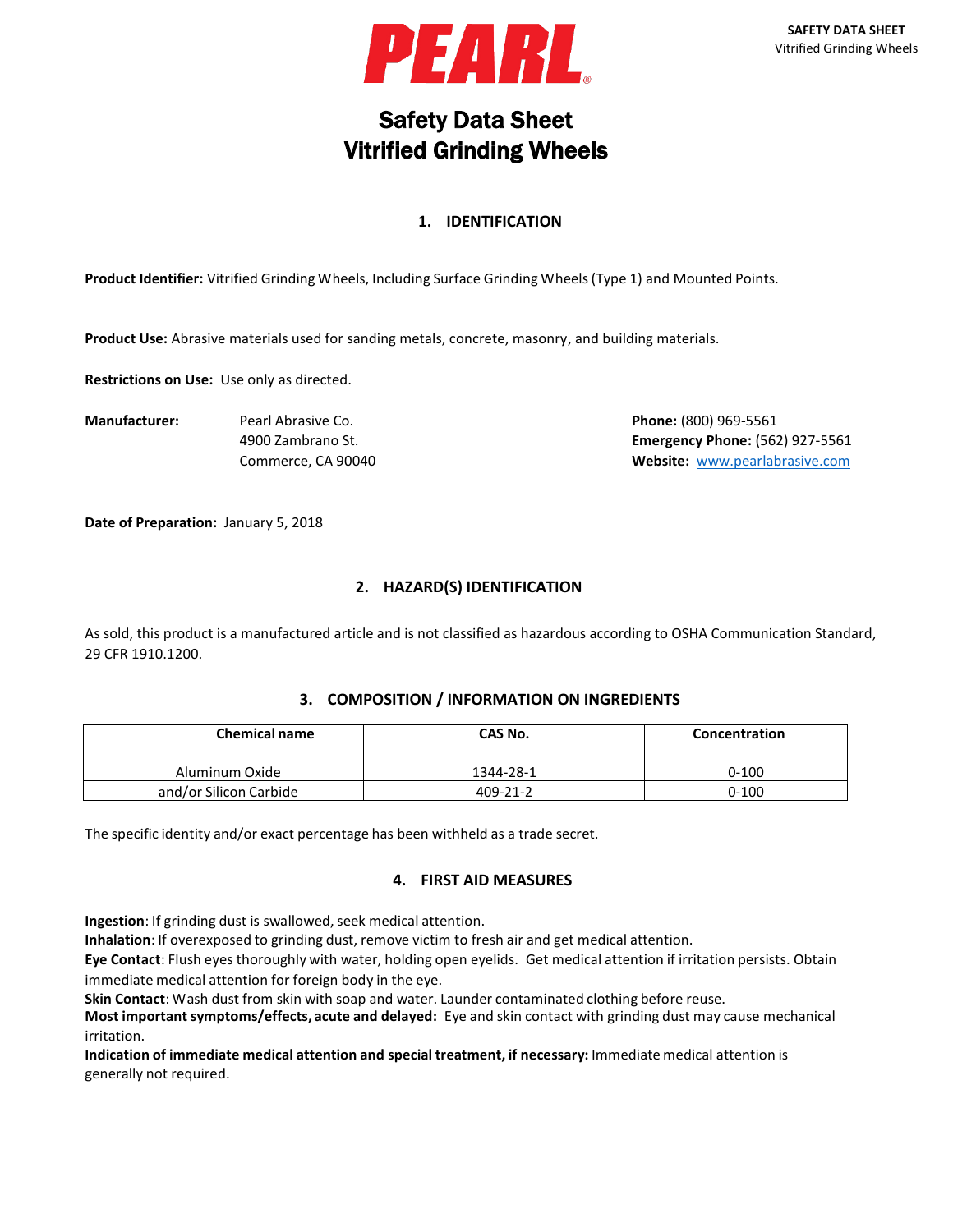

## **5. FIRE FIGHTING MEASURES**

**Suitable (and unsuitable) extinguishing media:** Use any media that is appropriate for the surrounding fire.

**Specific hazards arising from the chemical:** This product is not combustible, however, consideration must be given to the potential fire or explosion hazards from the base material being processed. Many materials create flammable or explosive dusts or turnings when machined or ground.

**Special protective equipment and precautionsfor fire-fighters:** Firefightersshould wear full emergency equipment and NIOSH approved positive pressure self-contained breathing apparatus.

# **6. ACCIDENTAL RELEASE MEASURES**

**Personal precautions, protective equipment, and emergency procedures:** Wear appropriate respirator and protective clothing as needed to avoid eye contact and inhalation of dust.

**Environmental precautions:** Avoid release into the environmental. Report releases as required by local, state and federal authorities.

**Methods and materialsfor containment and cleaning up:** Pick up, sweep up or vacuum and place in a container for disposal. Minimize generation of dust.

## **7. HANDLING AND STORAGE**

**Precautionsfor safe handling:** Avoid breathing dust. Use with adequate ventilation. Avoid eye and skin contact with grinding dust. Wear suitable gloves, eye protection and appropriate protective clothing according to the operation.Wash thoroughly after handling. Consider potential exposure to components of the base materials or coatings being ground. Refer to OSHA's substance specific standards for additional work practice requirements where applicable.

**Methods and materialsfor containment and cleaning up:** Pick up, sweep up or vacuum and place in a container for disposal. Minimize generation of dust

## **8. EXPOSURE CONTROLS / PERSONAL PROTECTION**

#### **Exposure Guidelines:**

| Aluminum Oxide  | 5 mg/m3 ACGIH TLV (respirable fraction) (as Al metal)<br>15 mg/m3 TWA OSHA PEL (total dust)<br>5 mg/m3 TWA OSHA PEL (respirable fraction)                                      | 5 mg/m3 ACGIH TLV (respirable fraction) (as Al metal)<br>15 mg/m3 TWA OSHA PEL (total dust)<br>5 mg/m3 TWA OSHA PEL (respirable fraction)                                      |
|-----------------|--------------------------------------------------------------------------------------------------------------------------------------------------------------------------------|--------------------------------------------------------------------------------------------------------------------------------------------------------------------------------|
| Silicon Carbide | 3 mg/m3 TWA ACGIH TLV (respirable fraction)<br>10 mg/m3 TWA ACGIH TLV (inhalable fraction)<br>15 mg/m3 TWA OSHA PEL (total dust)<br>5 mg/m3 TWA OSHA PEL (respirable fraction) | 3 mg/m3 TWA ACGIH TLV (respirable fraction)<br>10 mg/m3 TWA ACGIH TLV (inhalable fraction)<br>15 mg/m3 TWA OSHA PEL (total dust)<br>5 mg/m3 TWA OSHA PEL (respirable fraction) |

Note: Consider also components of base materials and coatings being sanded.

**Appropriate engineering controls:** Use local exhaust or general ventilation as required to minimize exposure to dust and maintain the concentration of contaminants below the exposure limits.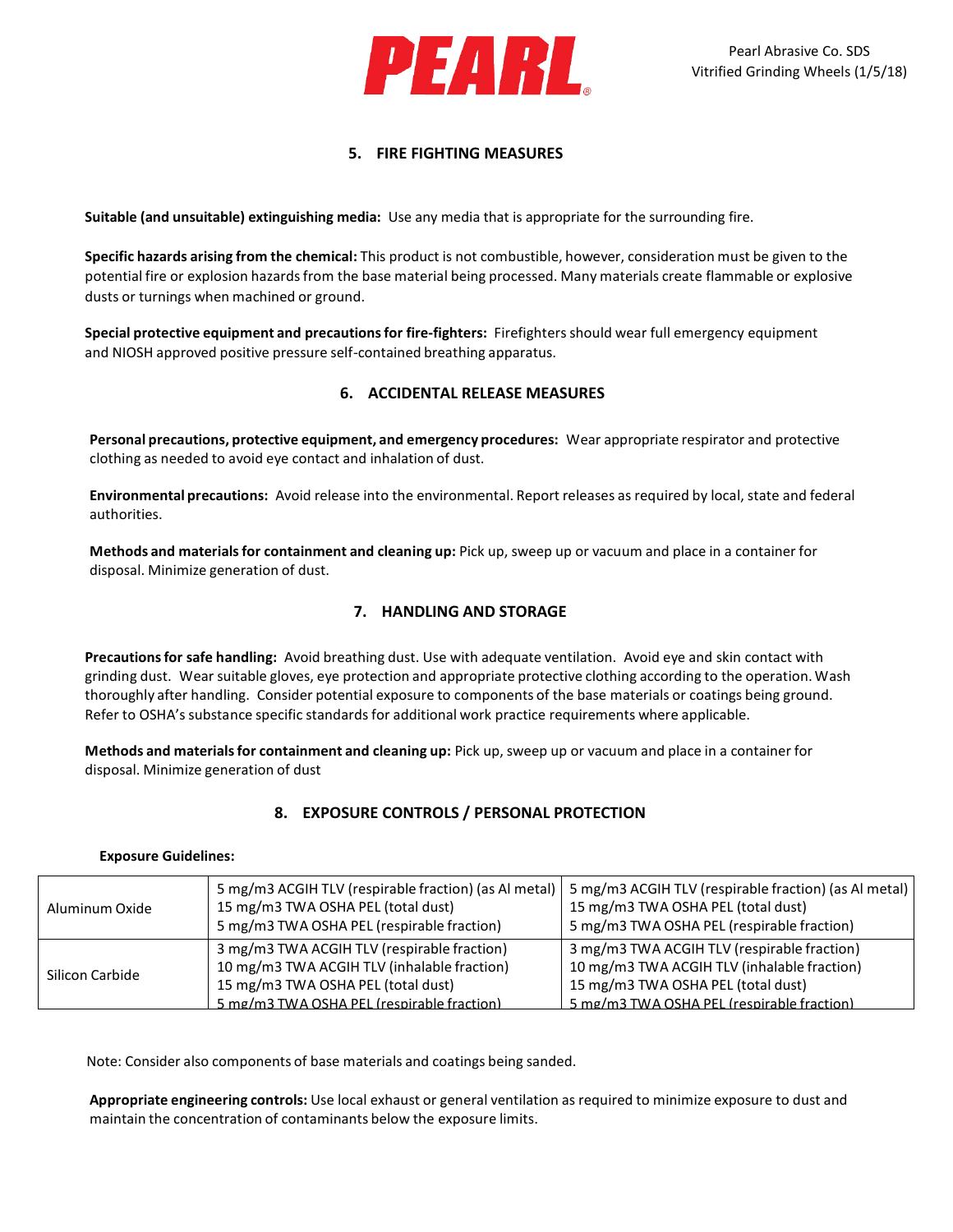

#### **Individual protection measures,such as personal protective equipment:**

**Respiratory protection:** Use NIOSH approved respirator if exposure limits are exceeded or where dust exposures are excessive. Consider the potential for exposure to components of the coatings or base material being ground in selecting proper respiratory protection. Refer to OSHA's specific standardsfor lead, cadmium, etc. where appropriate. Selection of respiratory protection depends on the contaminant type, form and concentration. Select and use respiratorsin accordance with OSHA 1910.134 and good industrial hygiene practice.

**Skin protection:** Cloth or leather gloves recommended.

**Eye protection:** Safety goggles or face shield over safety glasses with side shields.

**Other:** Protective clothing as needed to prevent contamination of personal clothing. Hearing protection may be required.

## **9. PHYSICAL AND CHEMICAL PROPERTIES**

**Appearance (physicalstate, color, etc.):** Black, gray, brown, green or reddish colored solid wheel. **Odor:** No Odor

| <b>Odor threshold: Not applicable</b>        | pH: Not applicable                        |  |
|----------------------------------------------|-------------------------------------------|--|
| Melting point/freezing point: Not applicable | <b>Boiling Point: Not applicable</b>      |  |
| Flash point: Not applicable                  | Evaporation rate: Not applicable          |  |
| Flammability (solid, gas): Not combustible   |                                           |  |
| Flammable limits: LEL: Not applicable        | <b>UEL:</b> Not applicable                |  |
| Vapor pressure: Not applicable               | Vapor density:                            |  |
| Relative density: Not applicable             | Solubility(ies): Not soluble              |  |
| Partition coefficient: n-octanol/water: Not  | Auto-ignition temperature: Not applicable |  |
| applicable                                   |                                           |  |
| Decomposition temperature: Not applicable    | Viscosity: Not applicable                 |  |

## **10. STABILITY AND REACTIVITY**

**Stability:** Stable

.

**Incompatibility:** None known.

**Hazardous Decomposition Products:** Dust from sanding could contain ingredientslisted in Section 3 and other, potentially more hazardous components of the base material being sanded or coatings applied to the base material. **Hazardous Polymerization:**Will not occur.

**Reactivity: Not reactive.**

**Chemical stability: Stable.** 

**Possibility of hazardousreactions: None known.**

**Conditionsto avoid: None known.**

**Incompatible materials: None known.**

**Hazardous decomposition products:** Dust from grinding could contain ingredientslisted in Section 3 and other, potentially more hazardous components of the base material being ground or coatings applied to the base material.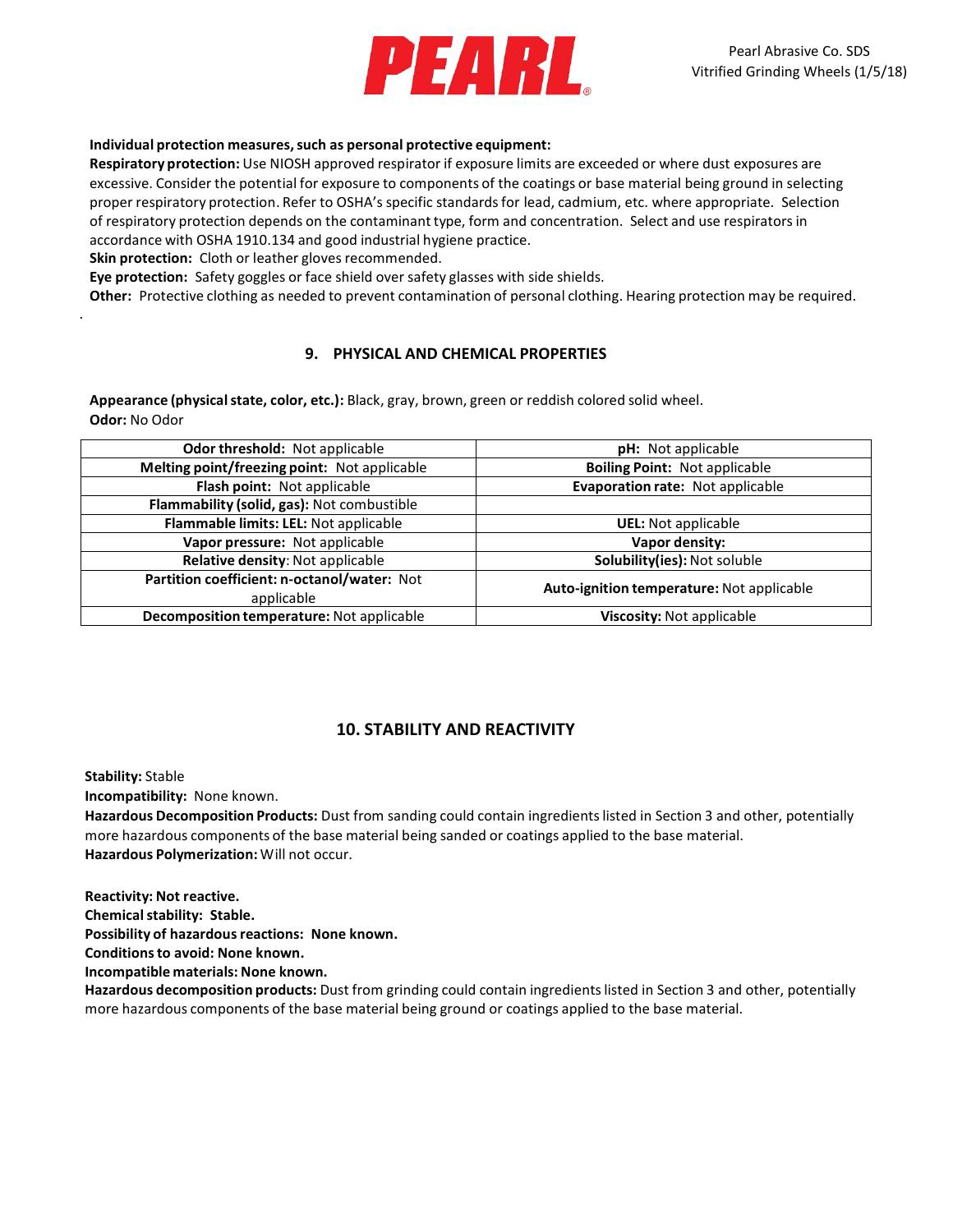

# **11. TOXICOLOGICAL INFORMATION**

#### **Routes of exposure:**

**Inhalation:** Dust may cause respiratory irritation.

**Ingestion:** None expected under normal use conditions. Swallowing large pieces may cause obstruction of the gastrointestinal tract.

**Skin contact:** None expected under normal use conditions. Rubbing product across the skin may cause mechanical irritation or abrasions.

**Eye contact**: Dust may cause eye irritation. Dust particles may cause abrasive injury to the eyes.

**Chronic effectsfrom short- and long-term exposure:** Long-term overexposure to respirable dust may cause lung damage (fibrosis) with symptoms of coughing, shortness of breath and diminished breathing capacity. Chronic effects may be aggravated by smoking. Prolonged exposure to elevated noise levels during operations may affect hearing. A greater hazard, in most cases, is the exposure to the dust/fumesfrom the material or paint/coatings being ground. Most of the dust generated during grinding is from the base material being ground and the potential hazard from this exposure must be evaluated.

**Numerical measures of toxicity**: This product and its components are not acutely toxic. Aluminum Oxide: LD50 Oral rat >5,000 mg/kg, Inhalation rat LC50 >7.6 mg/L/1 hr Silicon Carbide: Oral rat LD50 >2000 mg/kg, Dermal rat LD50 >2000 mg/kg

**Carcinogenicity:** None of the components are listed as a carcinogen or potential carcinogen by OSHA, NTP or IARC.

## **12. ECOLOGICAL INFORMATION**

**Ecotoxicity:** Aluminum Oxide: 96 hr LC50 Pimephales promelas 35 mg/L Silicon Carbide: No data available

**Persistence and degradability:** Biodegradation is not applicable to inorganic compounds. **Bioaccumulative potential:** No data available **Mobility in soil:** No data available. **Other adverse effects:** No data available.

## **13. DISPOSAL CONSIDERATIONS**

Dispose in accordance with all applicable local, state/provincial and federal regulations. Local regulations may be more stringent than regional and national requirements. It is the responsibility of the waste generator to determine the toxicity and physical characteristics of the material to determine the proper waste identification and disposal in compliance with applicable regulations.

#### **14. TRANSPORT INFORMATION**

|            | UN<br><b>Number</b> | Proper shipping name | Haza<br>rd | <b>Packing</b><br>Group | Environmental<br>Hazard |
|------------|---------------------|----------------------|------------|-------------------------|-------------------------|
| <b>DOT</b> | None                | Not Regulated        | Nonl       | None                    |                         |
| <b>TDG</b> | None                | Not Regulated        | Nonl       | None                    |                         |

e **Transport in bulk (according to Annex II of MARPOL 73/78 and the IBC Code):** Not applicable – product is transported only in packaged form.